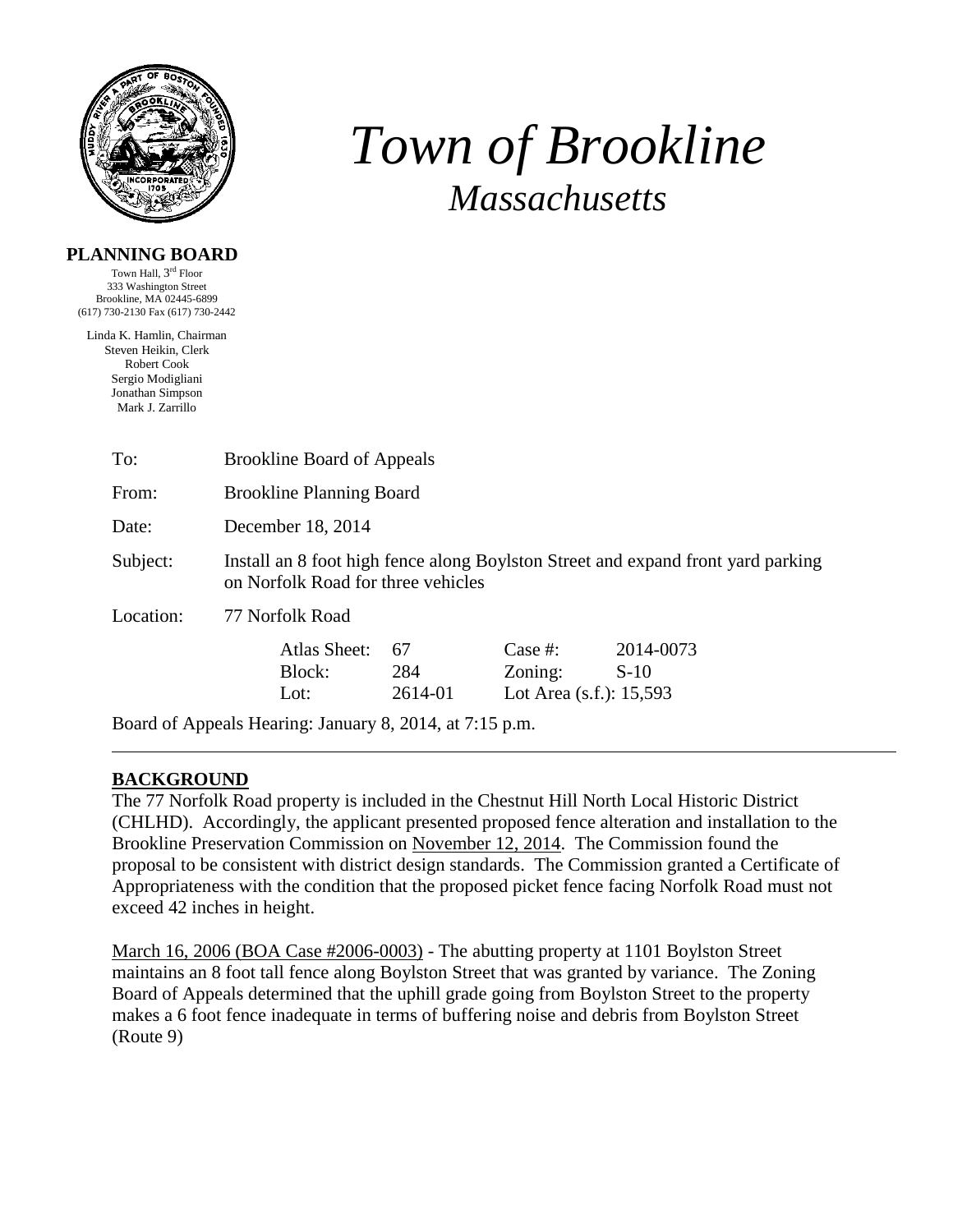## **SITE AND NEIGHBORHOOD**

77 Norfolk Road is located on a corner lot at the intersection of Boylston Street and Norfolk Road. The structure was built in 1894 and is one of several Chapman and Frazier designs in Chestnut Hill. The property currently includes a 6 foot high fence along Boylston Street and offstreet parking located in the front yard facing Norfolk Road. This 576 square foot off-street parking area requires tandem parking for more than two vehicles, and can accommodate up to four vehicles. The neighborhood consists of similar sized single-family homes. The majority of neighborhood structures that front onto Boylston Street utilize fencing and vegetation as a screen from vehicular activity on Boylston Street.

## **APPLICANT'S PROPOSAL**

The applicants, David and Mariela Koenig, are proposing to replace the existing 6 foot high fence facing Boylston Street with an 8 foot high cedar board fence. The fence height and material are intended to match the abutting property fence in an effort to maintain streetscape consistency. The new fence will be set back 25 feet from the intersection at the corner of the lot to avoid obstruction of pedestrian and driver sight lines. This intersection setback results in the fence cutting across the southeast corner of the lot for approximately 32 feet.

The applicants are also proposing to install a 3½ foot high picket fence along Norfolk Road. This fence will have posts every 8 feet and provides breaks for an existing walkway and the offstreet parking area.

The applicants are proposing to expand and reconfigure the existing off-street parking area. The parking surface will be expanded by 790 square feet for a total coverage area of 1,366 square feet. Three 8'x18' angled parking spaces will be included to eliminate the need for tandem parking in the front yard. The existing curb cut will not be altered in any way.

## **FINDINGS**

**Section 5.43 –** Exceptions to Yard Setback and Setback Regulations **Section 6.04.5.c.1 and 2 –** Design of All Off-Street Parking Facilities

| <b>Dimensional Requirements</b> | <b>Required</b> | <b>Existing</b> | <b>Proposed</b> | <b>Relief</b>   |
|---------------------------------|-----------------|-----------------|-----------------|-----------------|
| <b>Front Yard Setback</b>       | 20'             |                 |                 | Special Permit* |
| <b>Side Yard Parking</b>        |                 | $\mathbf{o}$ ,  |                 | Complies        |

\*Under *Section 5.43*, the Board of Appeals may waive setback requirements if counterbalancing amenities are provided

## **Section 5.52 –** Fences and Terraces in the Front Yard

A variance is required to install a front yard fence that is over 6 feet high above the natural grade.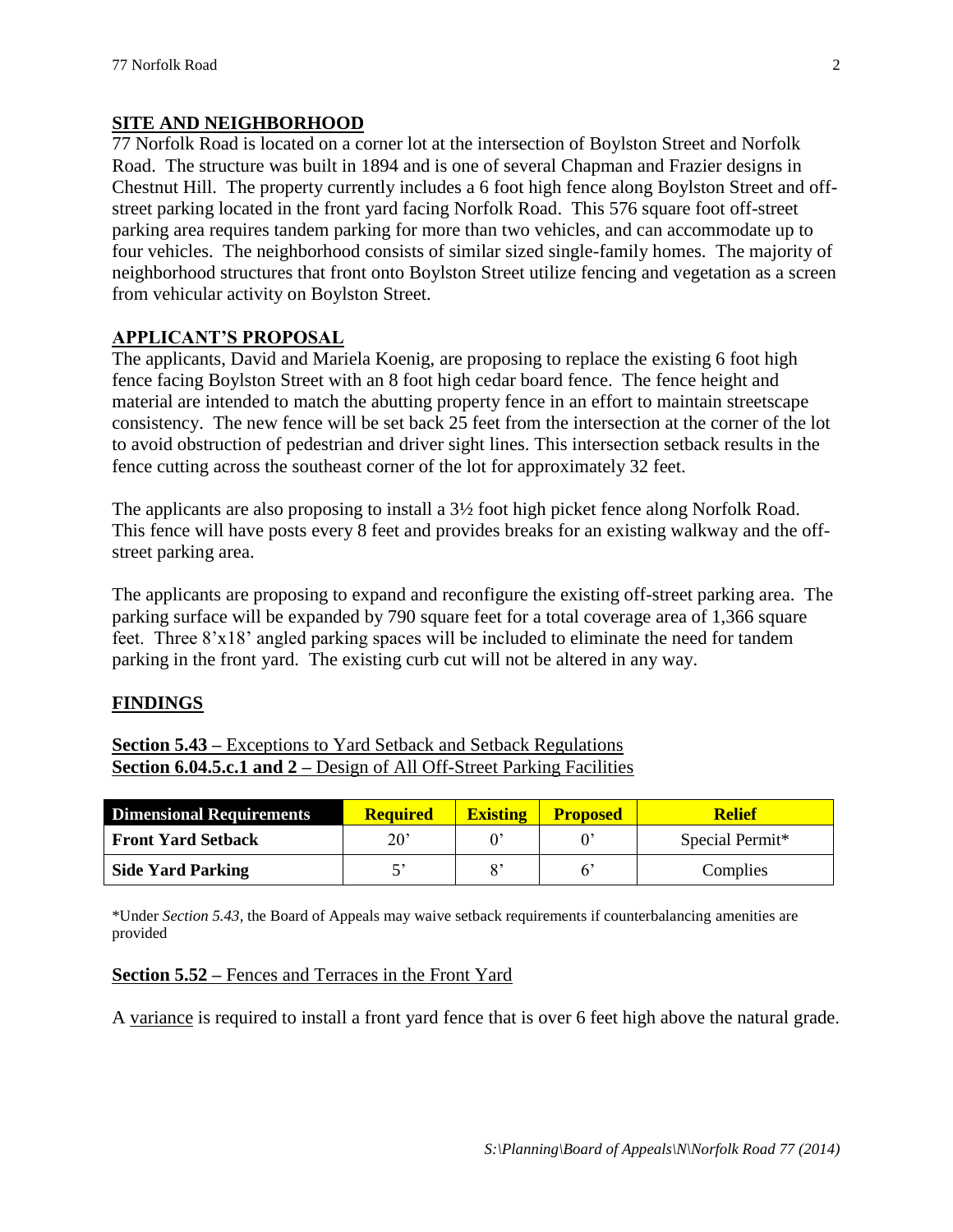#### **PLANNING BOARD COMMENTS**

The Planning Board is supportive of the proposed fence alteration and installation. The 8 foot tall fence is identical in height and design to the adjacent property (1101 Boylston Street) so continuing the fence would result in a visually consistent streetscape. In the 1101 Boylston Street case, a variance was granted based on the condition of the lot being uphill from Boylston Street and adjacent to a busy commuter thoroughfare. Additionally, because Boylston Street is one-way westbound, the proposed front yard fence will not obstruct oncoming traffic. The Planning Board does recommend, however, that the fence be set back slightly from the property line, so that there can be plantings, such as day lilies, between the fence and street.

The Planning Board also does not object to the proposed off-street parking reconfiguration. The angled parking will not significantly increase nonconformance with rear and side yard setbacks and these new parking spaces will be screened by fencing and landscape features.

## **Therefore, the Planning Board recommends approval of the plans submitted by Boston Survey, INC. dated July 31, 2014, subject to the following conditions:**

If the Zoning Board of Appeals does find that the applicant's proposal meets the requirements for special permit and variance relief, the Planning Board recommends the following conditions:

- 1. Prior to the issuance of a building permit, the applicant shall submit a final site plan showing the fence set slightly back from the property line to provide for a planting bed and showing the parking lay-out, subject to review and approval by the Assistant Director for Regulatory Planning.
- 2. Prior to the issuance of a building permit, the applicant shall submit a final landscape plan indicating all counterbalancing amenities subject to review and approval by the Assistant Director for Regulatory Planning.
- 3. Prior to the issuance of a building permit, the applicant shall submit to the Building Commissioner for review and approval for conformance to the Board of Appeals decision: 1) a final site plan stamped and signed by a registered engineer or land surveyor; 2) a Certificate of Appropriateness signed by Preservation Commission staff; and 3) evidence that the Board of Appeals decision has been recorded at the Registry of Deeds.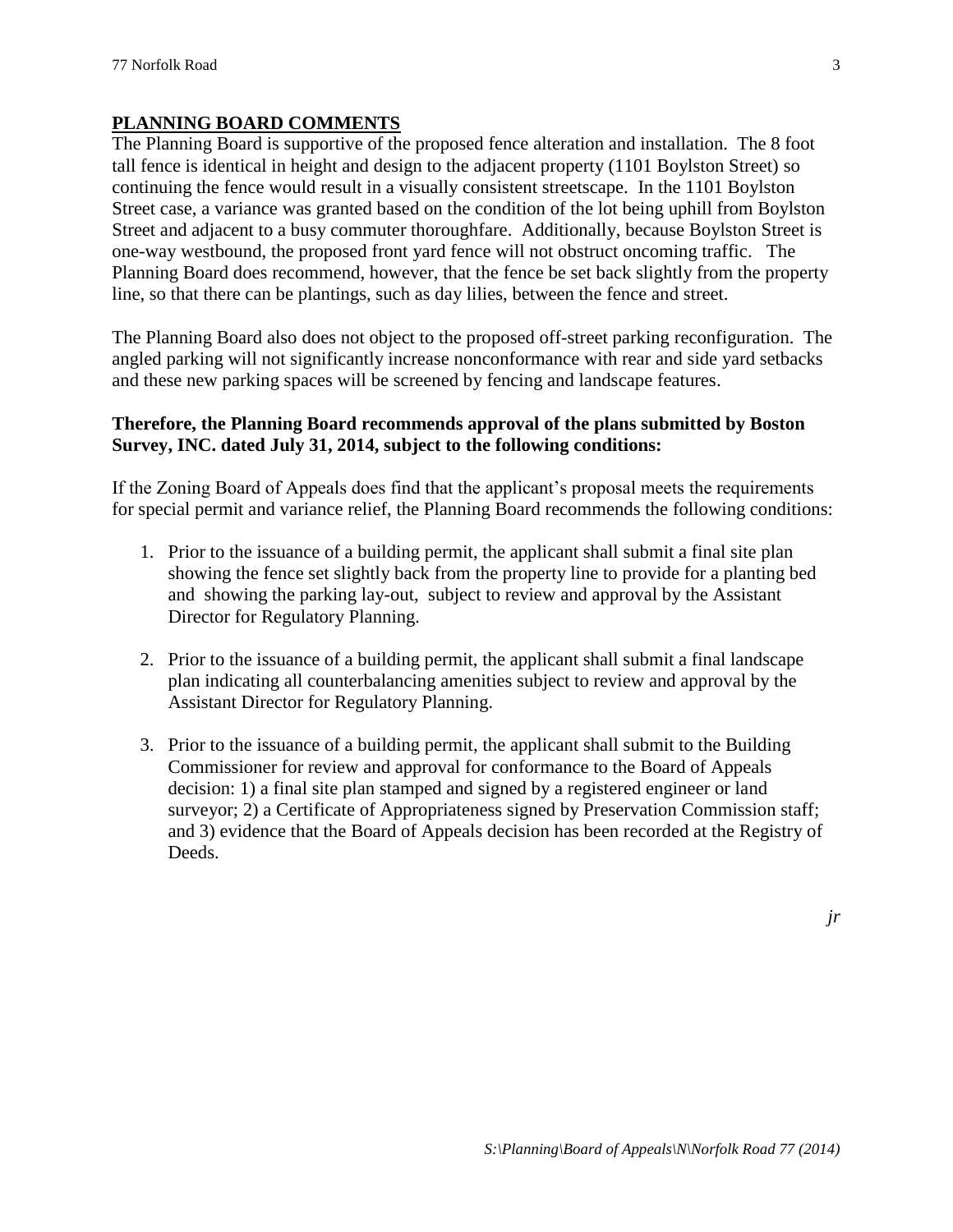

*Image 1: Current Off-Street Parking Configuration (Norfolk Road)*

*Image 2: Intersection of Boylston Street and Norfolk Road*



*S:\Planning\Board of Appeals\N\Norfolk Road 77 (2014)*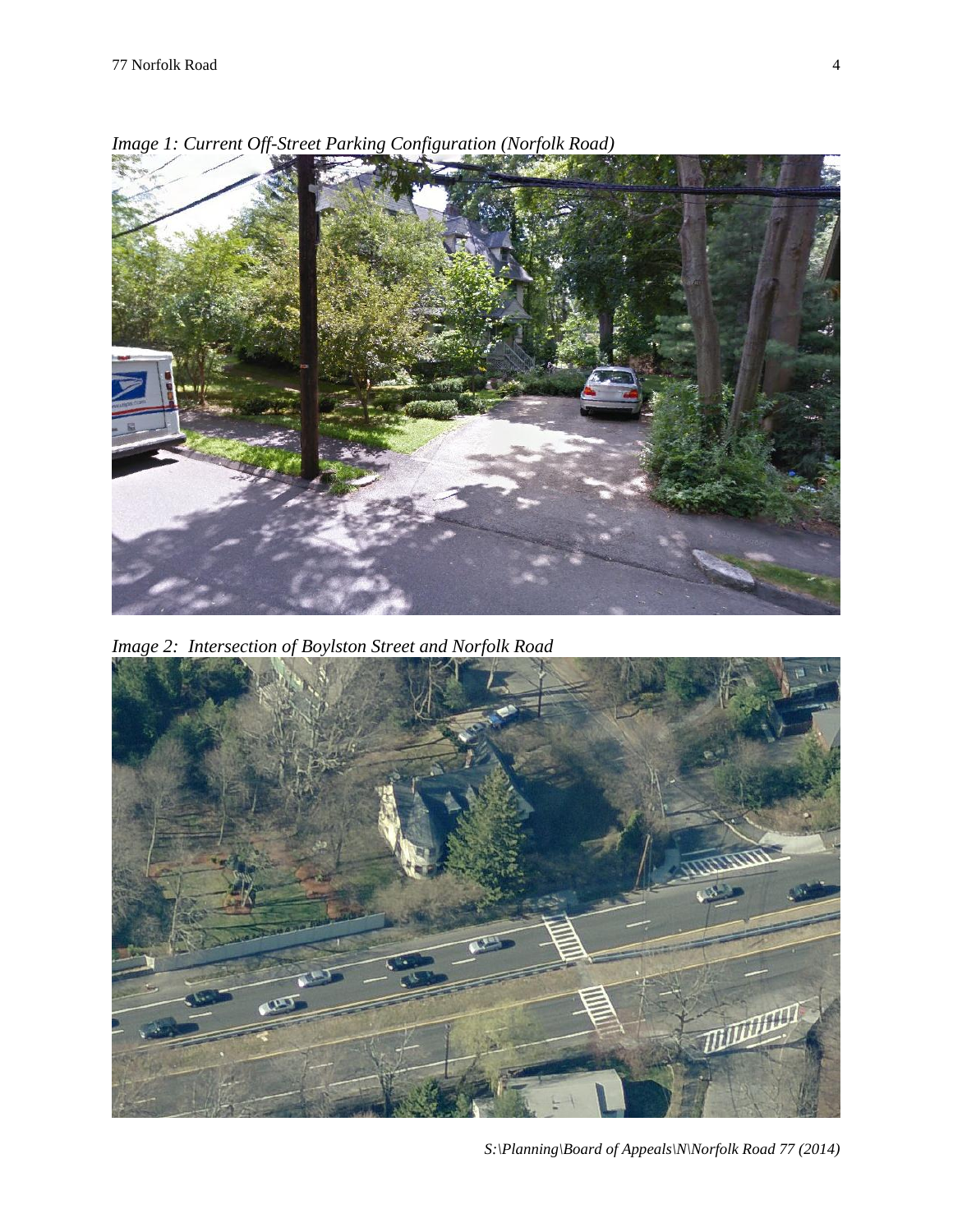

 $\frac{1}{2}$ 

 $\sim$ 

 $\frac{1}{2} \frac{1}{2} \frac{1}{2} \frac{1}{2} \frac{1}{2}$